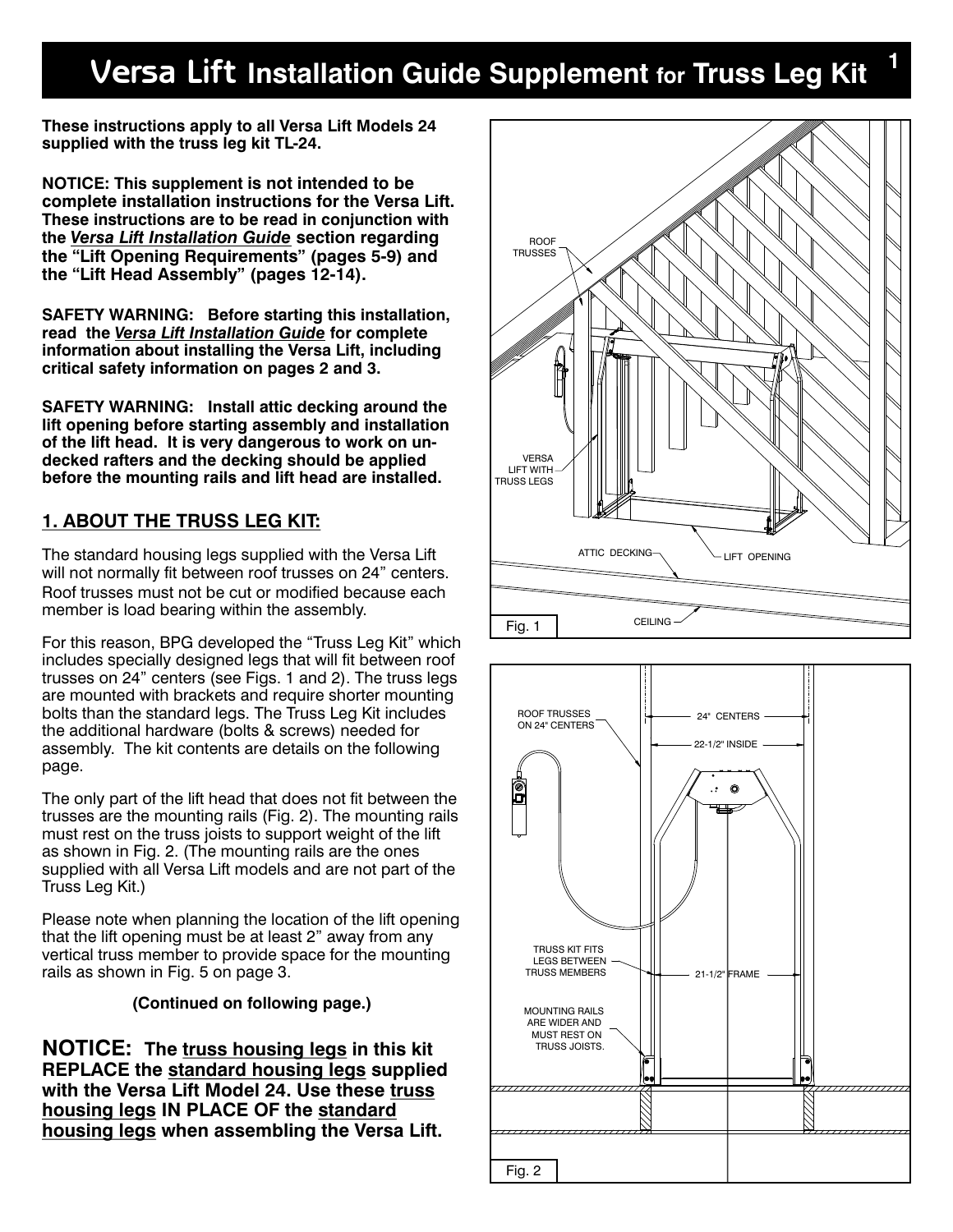# **Versa Lift Installation Guide Supplement for Truss Leg Kit <sup>2</sup>**

### **2. UNPACKING:**

Unpack the components of the Truss Leg Kit carton and check the contents against those listed in Fig. 3. If you are missing any of the parts listed, contact BPG for replacement parts before starting installation.

### **3. TRUSS LEG KIT COMPONENTS:**

The left and right housing legs (C & D) in the truss kit have mounting flanges that are used to bolt the legs to the standard Versa Lift housing and mounting rails (Figs. 3 & 4).

Shorter hex bolts (A) are supplied in this kit, since the leg mounting bolts only go through the housing leg flanges and not through the legs themselves (Figs. 3 & 4).

In addition, longer screws (B) are supplied to mount the guide spacers because of the extra thickness of the leg flanges (Figs. 3 & 4).

**(Continued on following page.)**

**NOTICE: The truss housing legs in this kit REPLACE the standard housing legs supplied with the Versa Lift 24 (item 3 of Carton 1 Contents, pgs. 10 & 11 of the** *Versa Lift Installation Guide***.) Use these truss housing legs IN PLACE OF the standard housing legs when assembling the Versa Lift.**



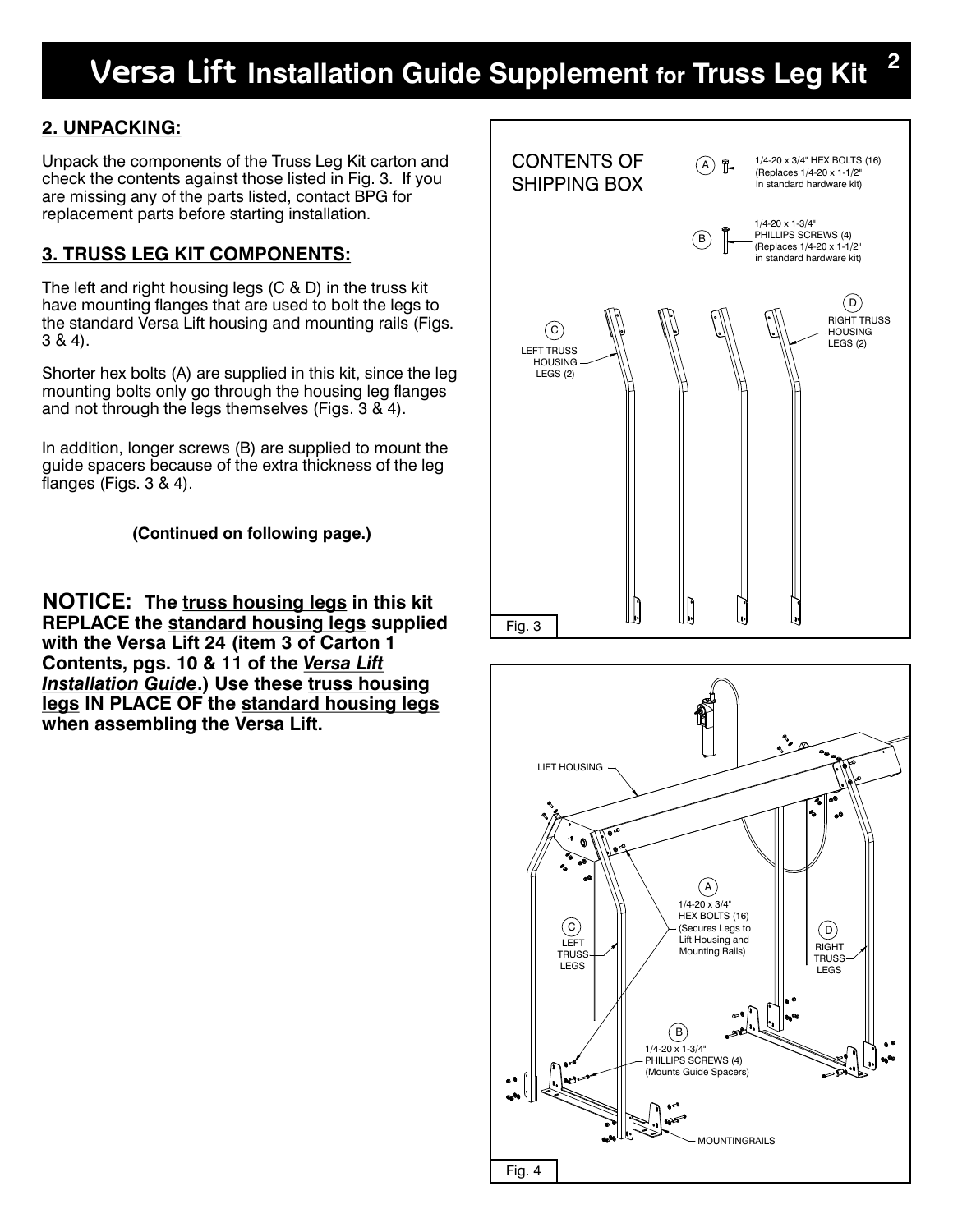## **4. LIFT OPENING PREPARATION:**

**4-1:** The lift opening must be located between pre-fab trusses on 24" centers, because no truss member must be cut (Fig. 5). Also, you must allow at least 2" between the ends of the lift opening and any vertical truss members (Fig. 5). This space is required because the mounting rails are wider than the lift opening and must rest on the truss joists to support the lift (see Fig. 2). Other than the 2" minimum clearance (Fig. 5), the lift opening should be constructed according to the *Versa Lift Installation Guide* pages 4-9*.*

**4-2:** Locate and drill pilot holes around the opening as detailed on *page 5, Fig. 4 of the Versa Lift Installation Guide* and install the mounting rails on each end of the opening with lag screws and washers, as shown in Fig. 6 here and on *page 14, Fig. 23 inset of the Versa Lift Installation Guide.* Note that the truss legs are not attached to the mounting rails yet. Install the lag screws fully, but leave them loose so the rails can be adjusted later.

**4-3:** Install a plywood cover across the lift opening for additional safety while working in the close quarters created by truss construction (Fig. 6). This will reduce the chance of costly and dangerous accidents while installing the lifting head.

**NOTE: Follow the instructions in the** *Versa Lift Installation Guide* **for full instructions on constructing the lift opening and for all other lift assembly and safety procedures not covered in this supplement.** 

## **5. LIFT HEAD ASSEMBLY:**

## **EVALUATE THE AVAILABLE SPACE:**

Before attaching the legs to the lift housing, determine if you will have adequate space to maneuver the assembly into position between the joists and over the opening (Fig. 7). **If you have any doubts about having enough space, just follow "Procedure 2" detailed on the following page. It will work even in tight quarters.** 

**PROCEDURE 1: (Requires 2 persons)** If you have enough room, you can place the housing on the floor bottom-side-up and assemble the truss legs to the housing using two bolts, nuts, and washers for each leg. Install the bolts, but leave them loose so the legs can be tipped slightly if necessary during maneuvering. Then stand the assembly upright as shown in Fig. 7 and maneuver into position. **Now follow steps 2-7, 2-8, and 2-9 of PROCEDURE 2 on the following page.**

**(Continued on following page.)**



**3**